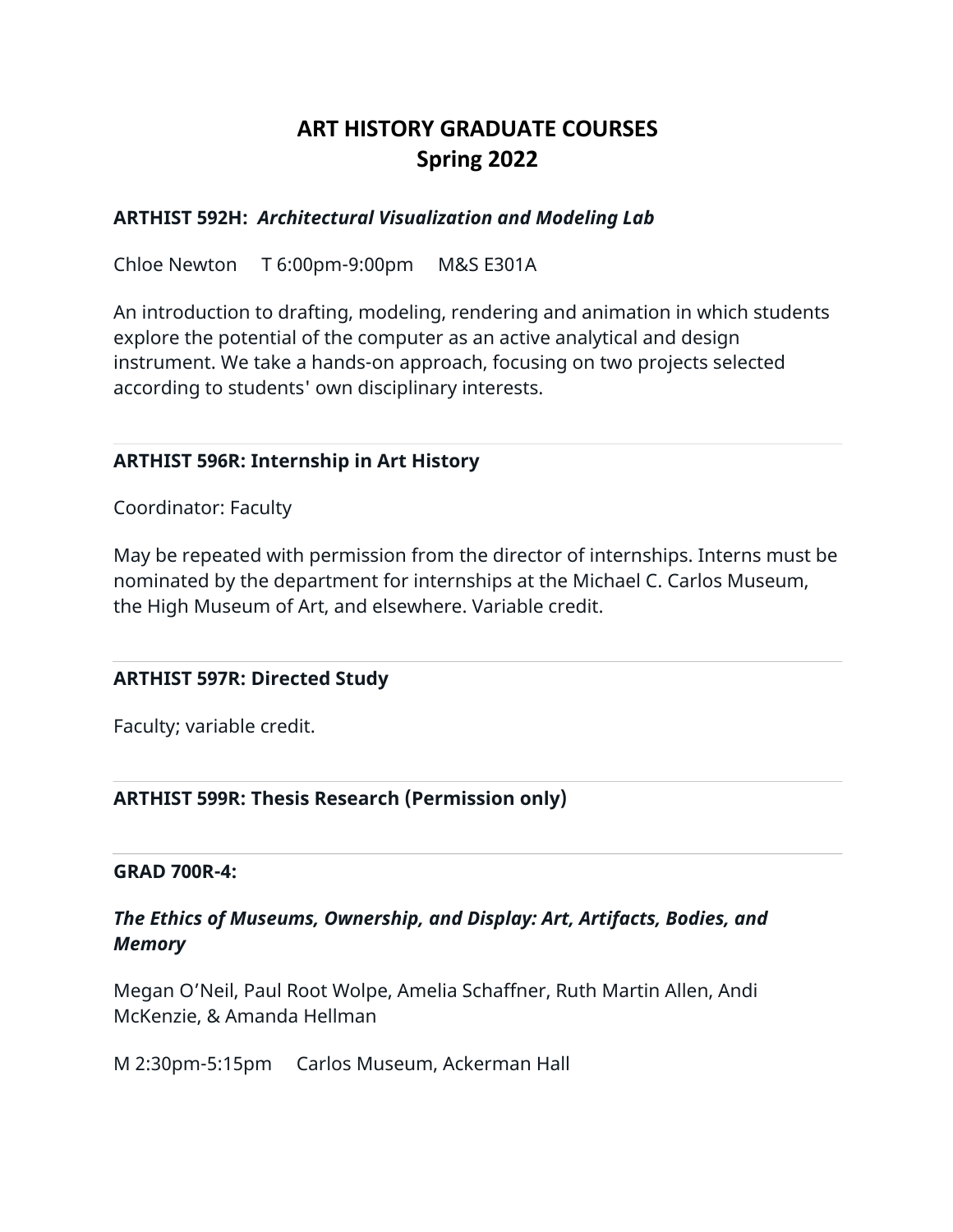Human beings are collectors, and millions of artifacts, from ancient relics to modern art, populate museums, research centers, and private collections. In this course we will ask ourselves: what does it mean to "own" these items, who has the right to control them, and what are the ethical challenges of how they are displayed (or not)? This course will use the institution of the museum - its history, collections, and possible futures - as a lens to explore how cultural artifacts and their preservation fit into understandings of history, memory, and the narratives of cultures and people, including those who have been marginalized or whose stories have been appropriated by others.

Conveners:

- Megan O'Neil, *Art History and Faculty Curator, Michael C. Carlos Museum*

- Paul Root Wolpe, *Medicine, Pediatrics, Psychiatry and Sociology and Director, Center for Ethics*

To submit your interest for this course, please follow the link here: https://docs.google.com/forms/d/e/1FAIpQLSfSS8ifvFcIIf2Pvxt6om6DaQoAg CqeKR3lfwJlx9NiLZLjCg/viewform

Interest forms are due by October 27. If selected, you will receive notification along with a permission number to register.

**Please direct any questions you have about these courses to Dr. Donna Troka: dtroka@emory.edu**

*This is an Interdisciplinary Seminar and is open to both undergraduate and graduate students. For Art History majors with Museums Concentration, this can count as an elective.*

# **ARTHIST 729:** *Issues in Roman Portraiture*

Eric Varner F 1:00pm-3:45pm

Since the Renaissance, portraiture has been recognized as a signal achievement of ancient Roman art. Representations of individuals at all levels of society, from slaves to emperors, were produced from the 3rd century B.C. to the sixth century A.C. and are often remarkable for their psychological penetration. This seminar will explore current issues in Roman portrait studies with particular focus on how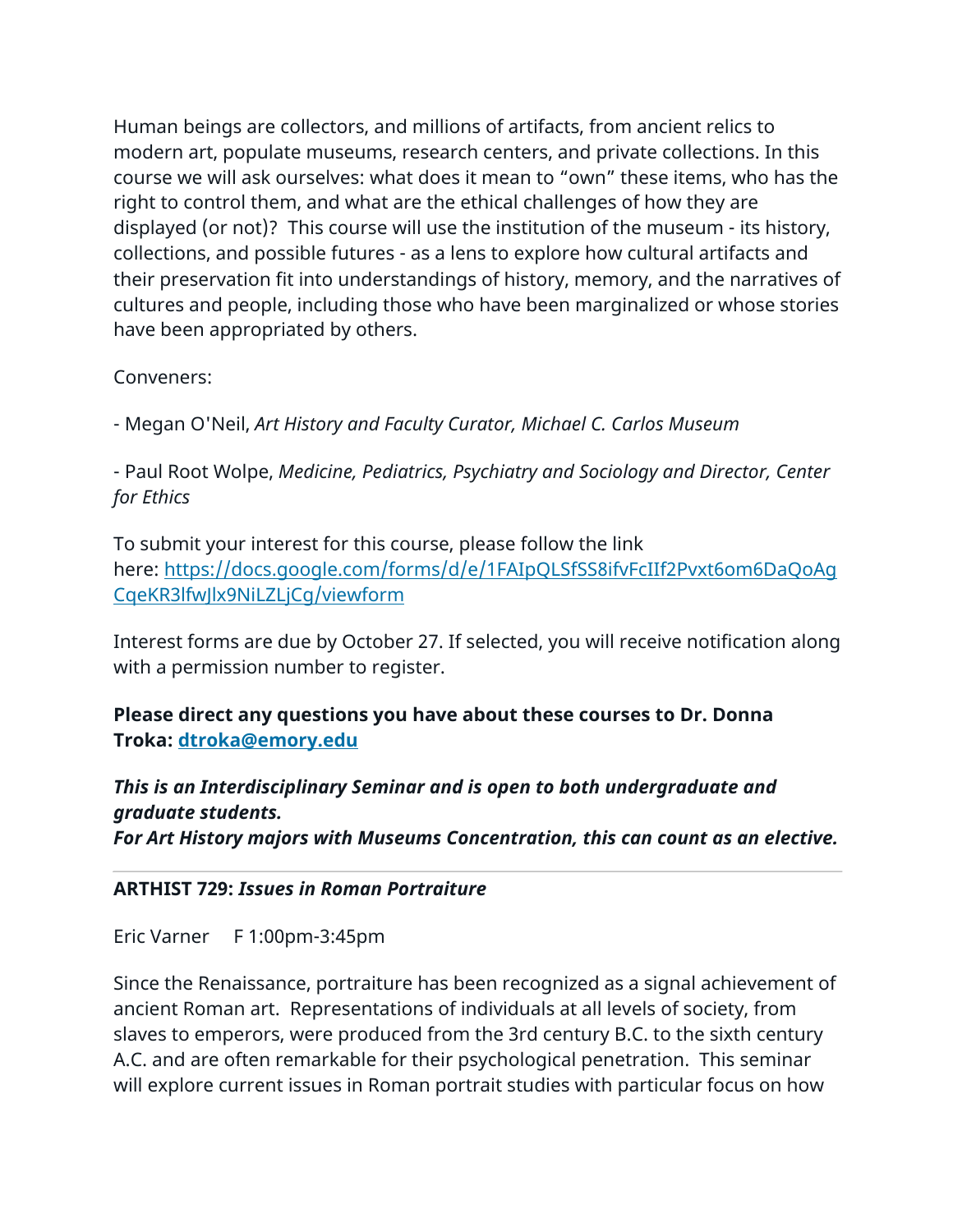image and identity are constructed. The seminar will also consider the historiography of Roman portraiture, issues of collecting, display and restoration, current trends in iconographical methodologies, and the new implications for Roman portraiture within emerging developments in the digital humanities, including 3D photogrammetry digital modeling.

### **ARTHIST 739R:** *The Luminous Image: investigating medieval stained glass*

# Elizabeth Pastan T 1:00pm-3:45pm

Restorations taking place in the stained-glass windows of medieval buildings such as Chartres Cathedral and Notre-Dame of Paris are revealing the art of glass painting in new and unexpected ways. This course is dedicated to exploring the inherent appeal of this medium, sometimes characterized as "painting on light," "luminous imagery," or, as one scholar taking note of the fragility of glass recently stated, "the certainty that, at any moment, a glass object can undergo sudden, unexpected, and catastrophic failure." Beginning with the origins of glass in antiquity, we will follow its adaptation from a jewelry art to a monumental medium peculiarly suited to the windows of tall Gothic buildings. Then, like the many colored panes of glass that are leaded together to make up a window, this course will examine multiple facets of the medium, including its materials, production, and artistic expression. We will also investigate the rise of new donors and sources of revenue necessary to fund the glazing that often cost as much as the building that contained it. A key question concerns whether stained-glass windows actually served as visual "bibles for the poor," as is often stated. Finally, the performative role of this kinetic medium, revealed by light over the course of the day, with translucent and evanescent imagery that might serve a variety of devotional ends, will be explored.

#### **ARTHIST 759R:** *Envisioning Baroque Rome*

Sarah McPhee Th 1:00pm-3:45pm

This seminar will explore the buildings, topography, processions, and festivals of the seventeenth-century city, through maps, printed views, manuscripts, and guidebooks, with the goal of rebuilding the Baroque city in the digital humanities project Envisioning Baroque Rome (baroquerome.org). With specific focus on the work of the etcher Giovanni Battista Falda (1643-1678), students will immerse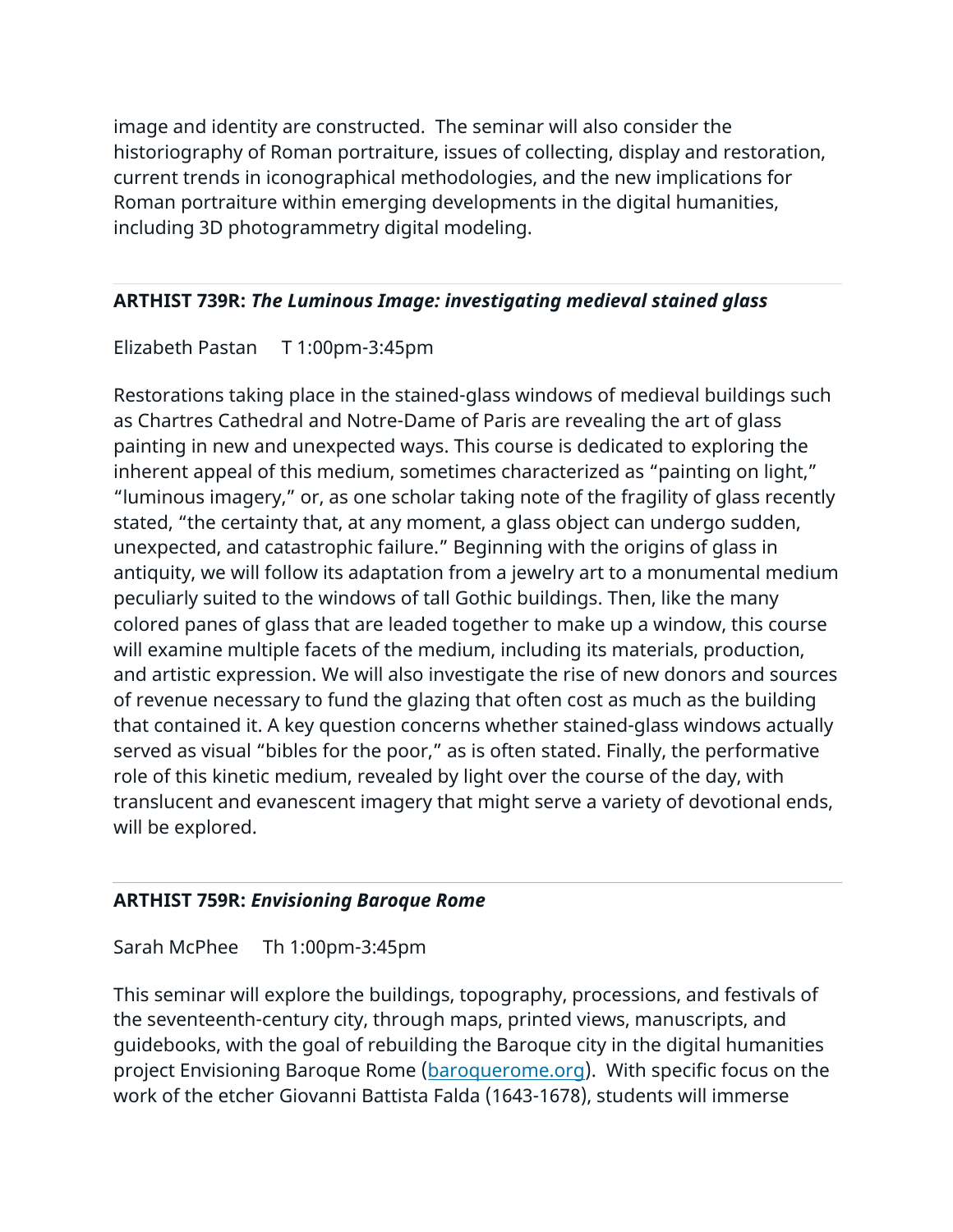themselves in the neighborhoods of Baroque Rome, researching the history of specific monuments, streetscapes, and events. Paired with digital modelers, students will then collaborate to build, texture, and document their research for inclusion in the project. Throughout, we will study original materials in the Stuart A. Rose Library, the Michael C. Museum, and in private collections.

#### **ARTHIST 769-1:** *Mining the Archives: Atlanta's New Deal Public Housing*

# Christina Crawford T 10:00am-12:45pm

Atlanta was the site of both the first so-called "slum clearance" project in the United States, in 1934, and of America's first completed —though segregated federally-funded public housing: Techwood Homes (for white families), and University Homes (for Black families). These projects became models for New Deal housing projects built throughout the U.S. in the years following enactment of the National Housing Acts of 1934 and 1937, and will be the focus of this archivallybased seminar. Students will gain facility working in the archival environment through theoretical and historical readings and discussions, workshops with archival and library representatives, and, critically, through hands-on experience working in an Atlanta-area archive. Each student will be assigned a research repository to mine for materials on one or both of the two housing projects; these include archives at the Atlanta University Center (Woodruff Library), Georgia Tech, and Emory's own Stuart A. Rose Manuscript, Archives, & Rare Book Library. Students will formulate a final public history-oriented research project based upon their findings in the archive.

# **ARTHIST 769-2:** *The Fuller Era, Or How We Got to Where We Are*

#### Todd Cronan W 5:30pm-8:00pm

"The Leonardo da Vinci of the 20th Century," was how Steve Jobs described Buckminster Fuller. Fuller was among the most influential figures of the twentieth century and his ideas continue to shape the basic character of contemporary thought. At the center of Fuller's thinking was the notion of "doing more with less," what he called "ephemeralization," and what we today call neoliberalism. This seminar aims to understand the ways in which Fuller shaped how we think today by looking at the range of figures he influenced including Marshall McLuhan, Charles and Ray Eames, Louis Kahn, Hugh Kenner, John Cage, Reyner Banham,